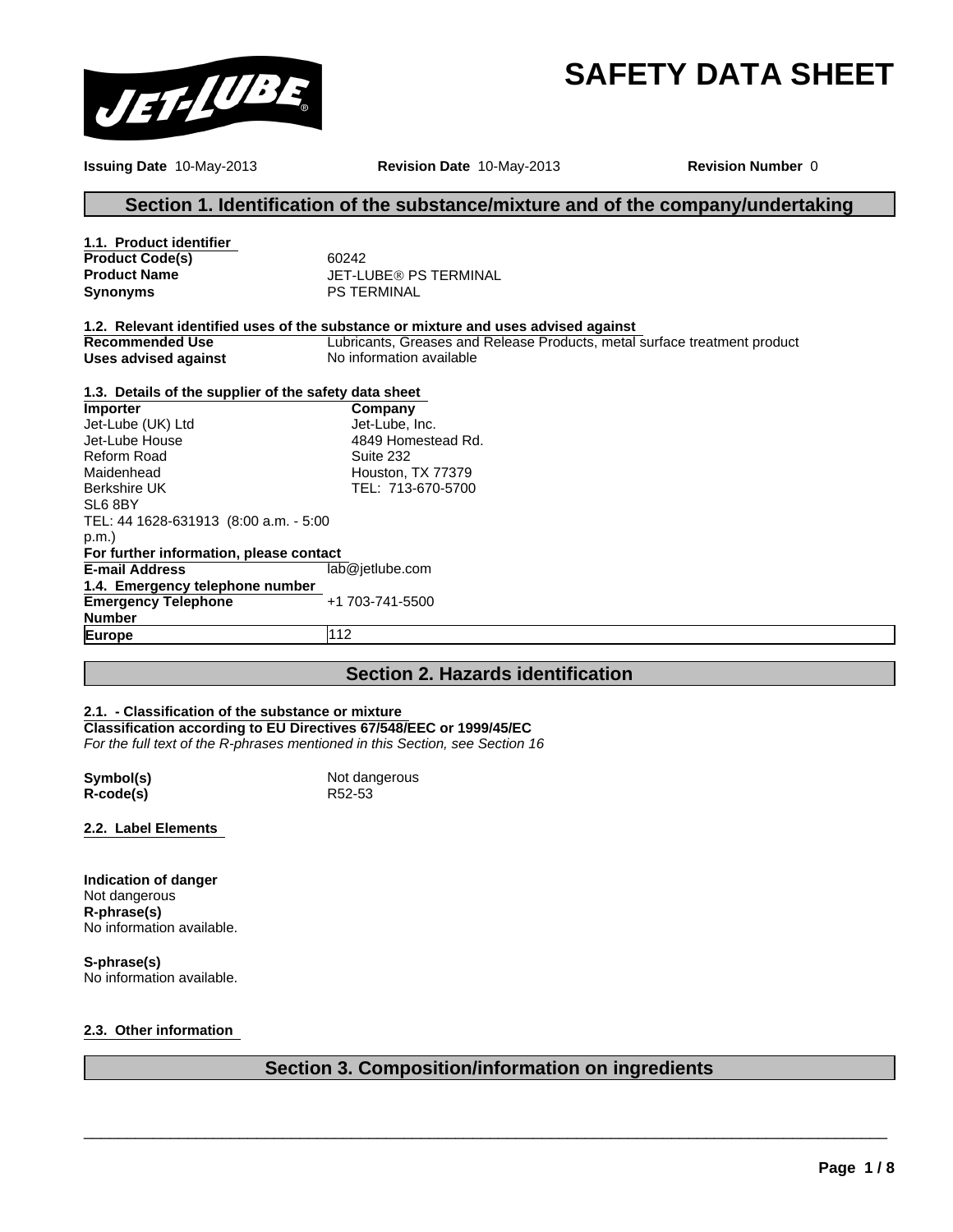#### Not applicable **3.1. Substances**

#### **3.2. Mixtures**

| <b>Chemical Name</b>                                                 | <b>EC-No</b>         | <b>CAS-No</b> | Weight %  | <b>Classification</b> | EU - GHS<br><b>Substance</b><br><b>Classification</b> | <b>REACH No.</b>  |
|----------------------------------------------------------------------|----------------------|---------------|-----------|-----------------------|-------------------------------------------------------|-------------------|
| 3,3-Dichloro-1,1,1,2,2-pent<br>afluoropropane<br>(HCFC-225ca)        | 207-016-9            | 422-56-0      | 55-60     | R52/53                | Aquatic Chronic 3<br>(H412)                           | No data available |
| 1,3-Dichloro-1,1,2,2,3-pent<br>afluoropropane<br>(HCFC-225cb)        | 208-076-9            | 507-55-1      | 55-60     |                       |                                                       | No data available |
| Ethane,<br>2-chloro-1,1,1,2-tetrafluoro-                             | 220-629-6            | 2837-89-0     | $30 - 35$ |                       |                                                       | No data available |
| Ethanol                                                              | 200-578-6            | 64-17-5       | $5 - 10$  | F:R11                 | Flam. Lig. 2<br>(H <sub>225</sub> )                   | No data available |
| Propane,<br>2-(difluoromethoxymethyl)-<br>1,1,1,2,3,3,3-heptafluoro- | ELINCS:<br>422-270-2 | 163702-08-7   | $0 - 5$   |                       |                                                       | No data available |
| Butane,<br>1,1,1,2,2,3,3,4,4-nonafluor<br>o-4-methoxy-               | ELINCS:<br>422-270-2 | 163702-07-6   | $0 - 5$   |                       |                                                       | No data available |

**For the full text of the R-phrases mentioned in this Section, see Section 16** 

**For the full text of the H-Statements mentioned in this Section, see Section 16** 

## **Section 4. First aid measures**

#### **4.1. Description of first-aid measures**

| <b>Eye Contact</b>                                               | Rinse immediately with plenty of water, also under the eyelids, for at least 15 minutes. Get<br>medical attention if symptoms occur. |
|------------------------------------------------------------------|--------------------------------------------------------------------------------------------------------------------------------------|
| <b>Skin Contact</b>                                              | Wash off with warm water and soap. Remove and wash contaminated clothing before<br>re-use. If symptoms persist, call a physician.    |
| <b>Ingestion</b>                                                 | Drink plenty of water. Do NOT induce vomiting. Consult a physician if necessary                                                      |
| <b>Inhalation</b>                                                | Move to fresh air. If breathing is difficult, give oxygen. If symptoms persist, call a physician.                                    |
| 4.2. Most important symptoms and effects, both acute and delayed |                                                                                                                                      |

**Most Important Symptoms/Effects** No information available.

#### **4.3. Indication of immediate medical attention and special treatment needed**

**Notes to Physician** Keep victim warm and quiet.

## **Section 5. Fire-fighting measures**

\_\_\_\_\_\_\_\_\_\_\_\_\_\_\_\_\_\_\_\_\_\_\_\_\_\_\_\_\_\_\_\_\_\_\_\_\_\_\_\_\_\_\_\_\_\_\_\_\_\_\_\_\_\_\_\_\_\_\_\_\_\_\_\_\_\_\_\_\_\_\_\_\_\_\_\_\_\_\_\_\_\_\_\_\_\_\_\_\_\_\_\_\_

## **5.1. Extinguishing media**

#### **Suitable Extinguishing Media**

Foam. Dry powder. Carbon dioxide (CO 2 ). Dry sand.

**Extinguishing media which must not be used for safety reasons** High volume water jet

#### **5.2. Special hazards arising from the substance or mixture**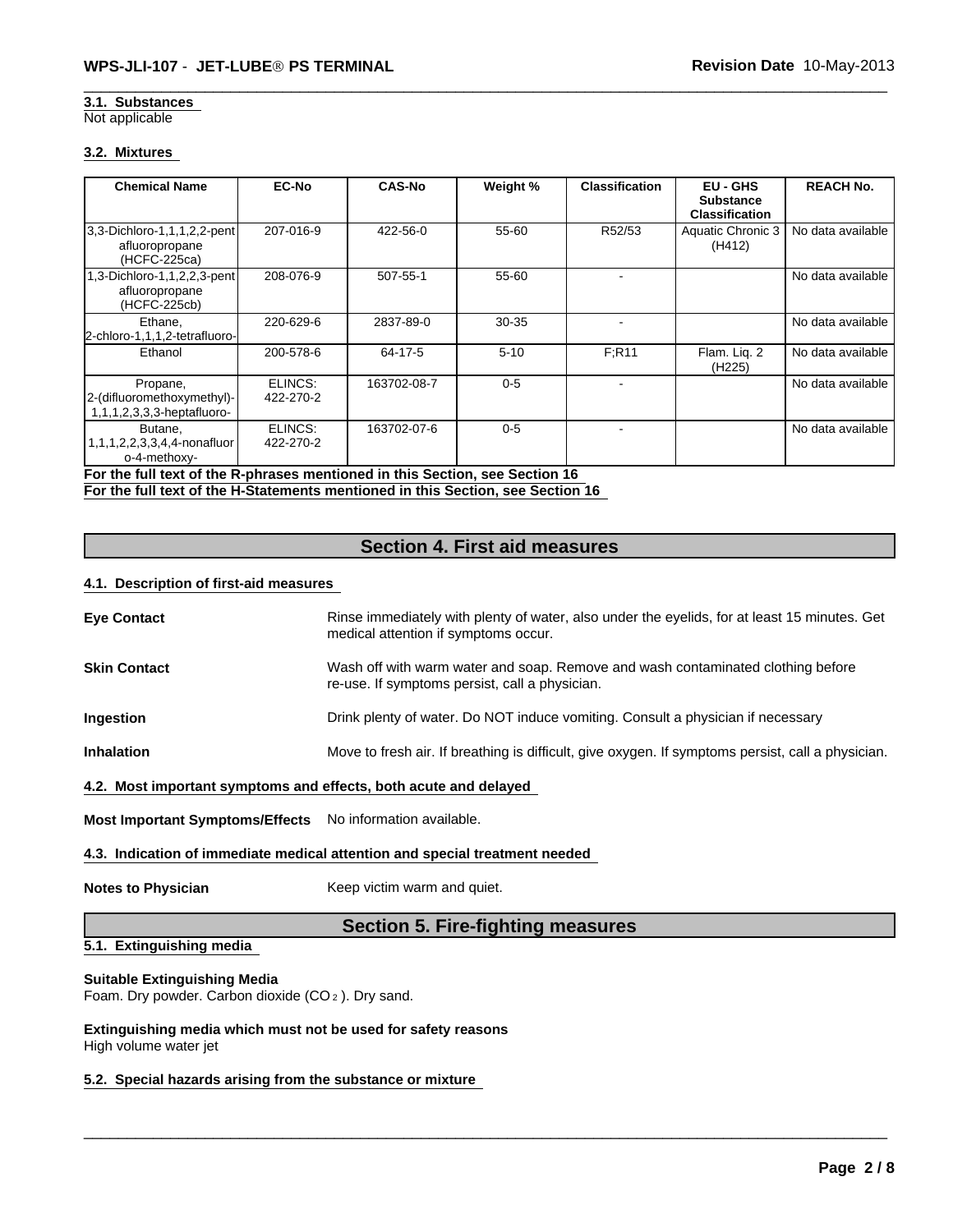**Special exposure hazards arising from the substance or preparation itself, combustion products, resulting gases** Ruptured cylinders may rocket.

#### **5.3. Advice for firefighters**

#### **Special protective equipment for fire-fighters**

As in any fire, wear self-contained breathing apparatus and full protective gear.

#### **Section 6. Accidental release measures**

#### **6.1. Personal precautions, protective equipment and emergency procedures**

Use personal protective equipment. Stop leak if you can do it without risk. Do not puncture or burn containers.

Ventilate the area.

#### **6.2. Environmental precautions**

Use water spray to reduce vapors or divert vapor cloud drift. Avoid allowing water runoff to contact spilled material. Prevent product from entering drains.

#### **6.3. Methods and materials for containment and cleaning up**

Allow substance to evaporate. Dries residue free.

Allow to evaporate If possible, turn leaking containers so that gas escapes rather than liquid

#### **6.4. Reference to other sections**

See Section 12 for additional information.

## **Section 7. Handling and storage**

#### **7.1. Precautions for Safe Handling**

**Handling** No special handling precautions are necessary.

#### **Hygiene Measures**

When using, do not eat, drink or smoke.

#### **7.2. Conditions for safe storage, including any incompatibilities**

Do not store at elevated temperatures.

#### **7.3. Specific end use(s)**

**Exposure Scenario** No information available.

#### **Other Guidelines**

No information available.

#### **Section 8. Exposure controls/personal protection**

#### **8.1. Control parameters**

#### **Exposure Limits**

| 'Kingdom<br><b>Chemical Name</b><br>France<br>Spain<br>Germany<br>Jnited<br>The<br>- |
|--------------------------------------------------------------------------------------|
|--------------------------------------------------------------------------------------|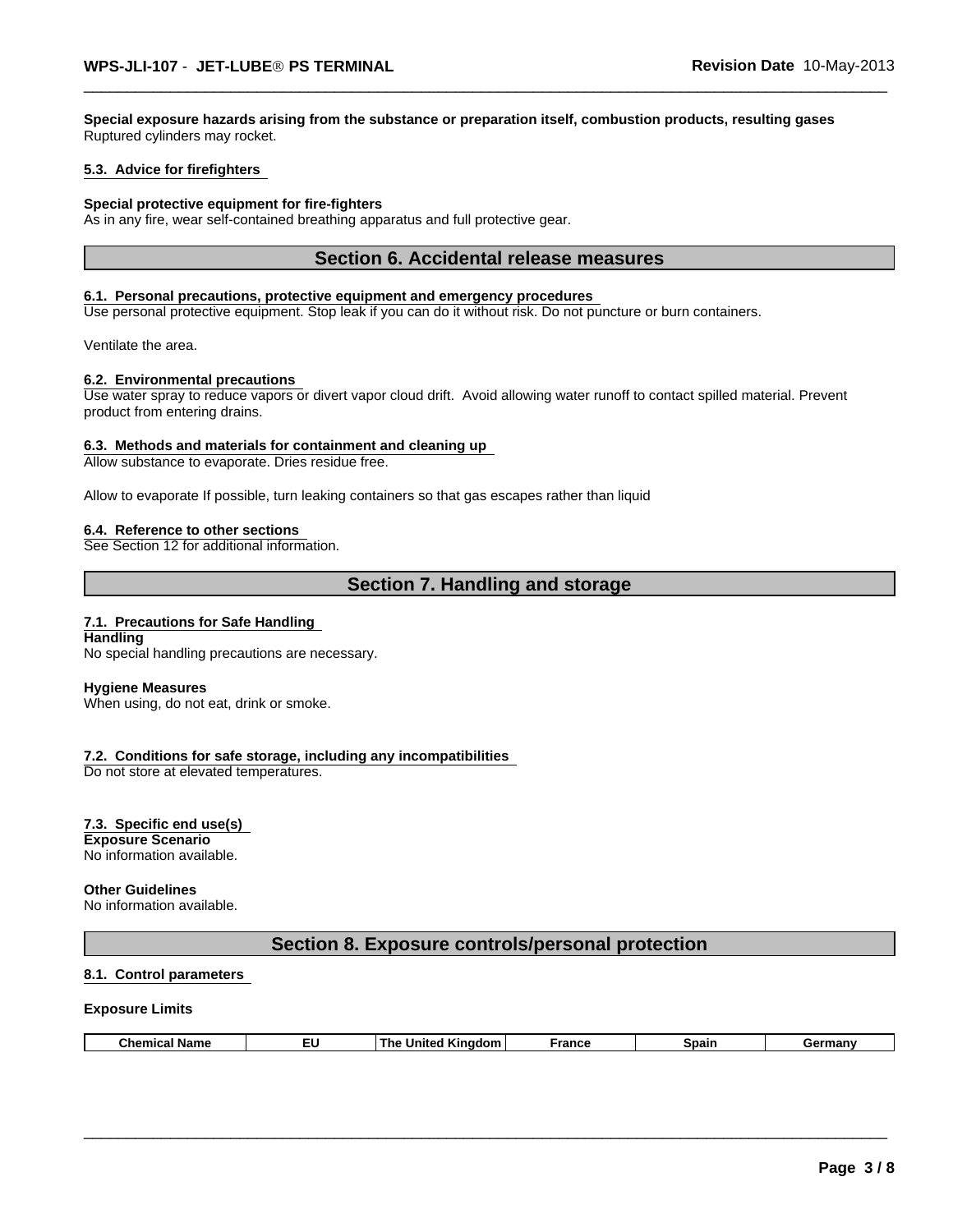#### \_\_\_\_\_\_\_\_\_\_\_\_\_\_\_\_\_\_\_\_\_\_\_\_\_\_\_\_\_\_\_\_\_\_\_\_\_\_\_\_\_\_\_\_\_\_\_\_\_\_\_\_\_\_\_\_\_\_\_\_\_\_\_\_\_\_\_\_\_\_\_\_\_\_\_\_\_\_\_\_\_\_\_\_\_\_\_\_\_\_\_\_\_ **WPS-JLI-107** - **JET-LUBEÒ PS TERMINAL Revision Date** 10-May-2013

| Ethanol<br>64-17-5   |                                                                                              | STEL: 3000 ppm<br>STEL: 5760 mg/m <sup>3</sup><br>TWA: 1000 ppm<br>TWA: 1920 mg/m <sup>3</sup> | VME: 1000 ppm<br>VME: 1900 mg/m <sup>3</sup><br>VLCT: 5000 ppm<br>VLCT: 9500 mg/m <sup>3</sup> | VLA-ED: 1000 ppm<br>VLA-ED: 1910 mg/m <sup>3</sup>                                             | MAK: 500 ppm<br>MAK: $960$ mg/m <sup>3</sup><br>Ceiling / Peak: 1000<br>ppm<br>Ceiling / Peak: 1920<br>mq/m <sup>3</sup><br>TWA: 500 ppm<br>TWA: $960 \text{ mg/m}^3$ |
|----------------------|----------------------------------------------------------------------------------------------|------------------------------------------------------------------------------------------------|------------------------------------------------------------------------------------------------|------------------------------------------------------------------------------------------------|-----------------------------------------------------------------------------------------------------------------------------------------------------------------------|
| <b>Chemical Name</b> | Italy                                                                                        | Portugal                                                                                       | <b>The Netherlands</b>                                                                         | <b>Finland</b>                                                                                 | <b>Denmark</b>                                                                                                                                                        |
| Ethanol<br>64-17-5   |                                                                                              | TWA: 1000 ppm                                                                                  | Skin<br>STEL: 1900 mg/m <sup>3</sup><br>TWA: $260 \text{ mg/m}^3$                              | TWA: 1000 ppm<br>TWA: 1900 mg/m <sup>3</sup><br>STEL: 1300 ppm<br>STEL: 2500 mg/m <sup>3</sup> | TWA: 1000 ppm<br>TWA: 1900 mg/m <sup>3</sup>                                                                                                                          |
| <b>Chemical Name</b> | Austria                                                                                      | Switzerland                                                                                    | Poland                                                                                         | Norway                                                                                         | <b>Ireland</b>                                                                                                                                                        |
| Ethanol<br>64-17-5   | STEL 2000 ppm<br>STEL 3800 mg/m <sup>3</sup><br>MAK: 1000 ppm<br>MAK: 1900 mg/m <sup>3</sup> | STEL: 1000 ppm<br>STEL: 1920 mg/m <sup>3</sup><br>MAK: 500 ppm<br>MAK: 960 mg/m <sup>3</sup>   | NDS: 1900 mg/m <sup>3</sup>                                                                    | TWA: 500 ppm<br>TWA: 950 mg/m $3$<br>STEL: 625 ppm<br>STEL: 1187.5 mg/m <sup>3</sup>           | STEL: 1000 ppm                                                                                                                                                        |

**Derived No Effect Level** No information available **Predicted No Effect Concentration** No information available. **(PNEC)**

**8.2. Exposure controls** 

| <b>Engineering Measures</b><br>Personal protective equipment | Ensure adequate ventilation, especially in confined areas.                                                                                                                  |
|--------------------------------------------------------------|-----------------------------------------------------------------------------------------------------------------------------------------------------------------------------|
| <b>Eye Protection</b>                                        | Safety glasses with side-shields.                                                                                                                                           |
| <b>Skin and Body Protection</b>                              | Chemical resistant apron.                                                                                                                                                   |
| <b>Hand Protection</b>                                       | Protective gloves.                                                                                                                                                          |
| <b>Respiratory Protection</b>                                | No protective equipment is needed under normal use conditions. If exposure limits are<br>exceeded or irritation is experienced, ventilation and evacuation may be required. |

**Environmental Exposure Controls** No information available.

## **Section 9. Physical and chemical properties**

\_\_\_\_\_\_\_\_\_\_\_\_\_\_\_\_\_\_\_\_\_\_\_\_\_\_\_\_\_\_\_\_\_\_\_\_\_\_\_\_\_\_\_\_\_\_\_\_\_\_\_\_\_\_\_\_\_\_\_\_\_\_\_\_\_\_\_\_\_\_\_\_\_\_\_\_\_\_\_\_\_\_\_\_\_\_\_\_\_\_\_\_\_

### **9.1. Information on basic physical and chemical properties**

| <b>Physical State</b><br>Odor                           | Liquid, Aerosol.<br>Ether. | Appearance | Clear             |
|---------------------------------------------------------|----------------------------|------------|-------------------|
|                                                         |                            |            |                   |
| <b>Property</b>                                         | Values                     |            | Remarks/ - Method |
| рH                                                      | Neutral                    | None known |                   |
| <b>Melting Point/Range</b>                              | No data available          | None known |                   |
| <b>Boiling Point/Boiling Range</b>                      | > 74 °C / 165 °F           | None known |                   |
| <b>Flash Point</b>                                      | No data available          | None known |                   |
| <b>Evaporation rate</b>                                 | No data available          | None known |                   |
| Flammability (solid, gas)                               | No data available          | None known |                   |
| <b>Vapor Pressure</b>                                   | No data available          | None known |                   |
| <b>Vapor Density</b>                                    | No data available          | None known |                   |
| <b>Relative Density</b>                                 | No data available          | None known |                   |
| <b>Specific Gravity</b>                                 | 1.43                       | None known |                   |
| <b>Water Solubility</b>                                 | Slightly soluble           | None known |                   |
| Solubility in other solvents                            | Completely soluble         | None known |                   |
| Partition coefficient: n-octanol/waterNo data available |                            | None known |                   |
| <b>Autoignition Temperature</b>                         | No data available          | None known |                   |
| <b>Decomposition Temperature</b>                        | No data available          | None known |                   |
| <b>Viscosity</b>                                        | $~1$ (@ 40°C)              | None known |                   |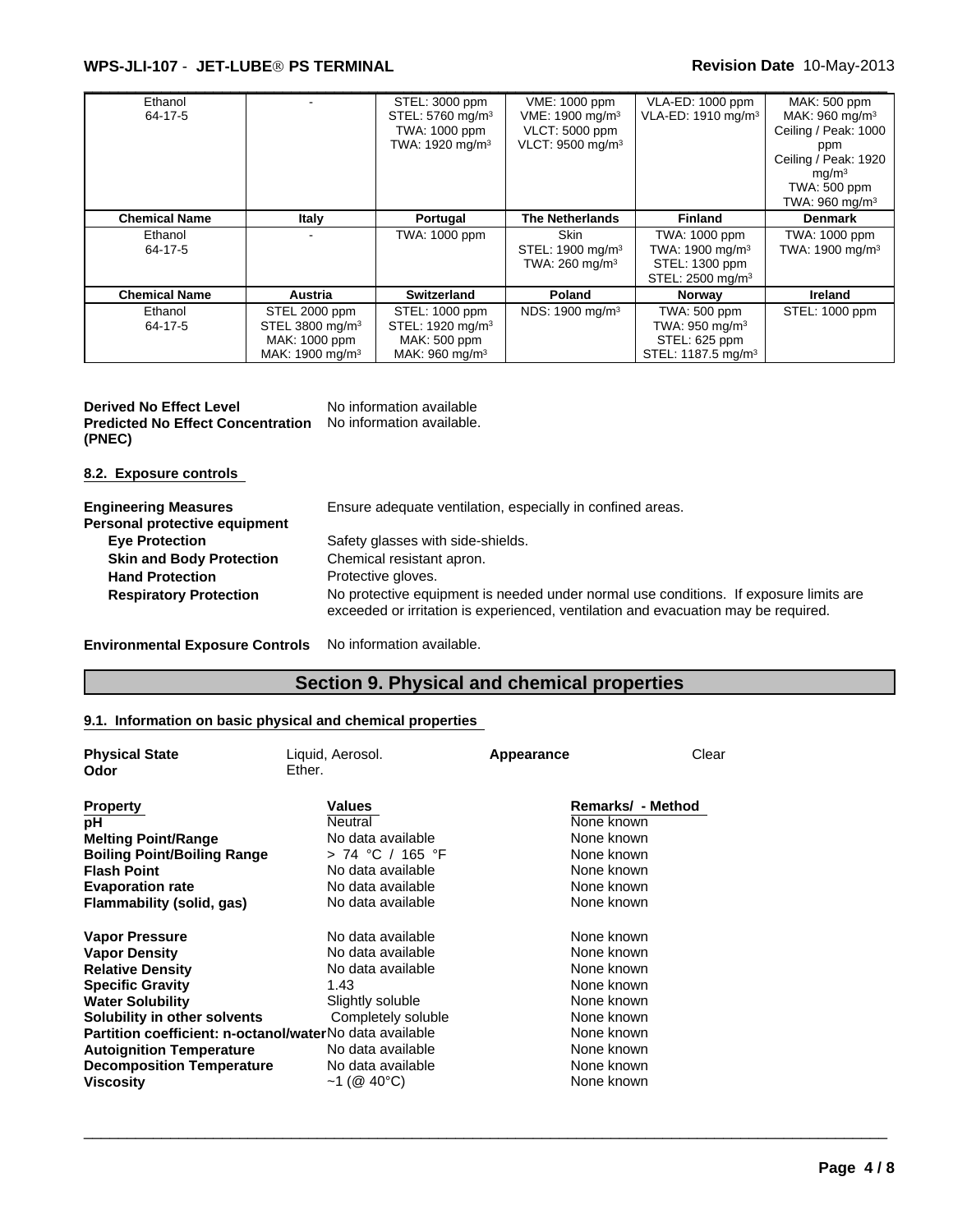#### **Oxidizing Properties Explosive Properties**

No information available No information available

#### **9.2. Other information**

**VOC Content (%)** No information available

## **Section 10. Stability and reactivity**

#### **10.1. Reactivity**

No data available.

#### **10.2. Chemical stability**

Stable under normal conditions.

#### **10.3. Possibility of hazardous reactions**

None under normal processing.

#### **10.4. Conditions to avoid**

Heat, flames and sparks.

#### **10.5. Incompatible materials**

Aluminum. Strong inorganic acids. Strong organic acids. Strong oxidizing agents.

#### **10.6. Hazardous decomposition products**

Burning generates smoke, airborne soot, hydrocarbons and halogenated gases that could be toxic or corrosive.

## **Section 11. Toxicological information**

**11.1.** 

| <b>Acute Toxicity</b>      |                                                                                                                                                                                |
|----------------------------|--------------------------------------------------------------------------------------------------------------------------------------------------------------------------------|
| <b>Product Information</b> |                                                                                                                                                                                |
| <b>Inhalation</b>          | High concentrations may cause central nervous system depression resulting in headaches,<br>dizziness and nausea; continued inhalation may result in unconsciousness and death. |
| <b>Eye Contact</b>         | Contact with eyes may cause irritation. Causes irritation and pain if splashed into eye.                                                                                       |
| <b>Skin Contact</b>        | Prolonged skin contact may cause skin irritation.                                                                                                                              |
| Ingestion                  | Ingestion may cause gastrointestinal irritation, nausea, vomiting and diarrhea. Vomiting<br>may aspirate into lungs and cause chemical pneumonia.                              |

| <b>Chemical Name</b>            | LD50 Oral                                                                          | <b>LD50 Dermal</b> | <b>LC50 Inhalation</b>   |  |  |
|---------------------------------|------------------------------------------------------------------------------------|--------------------|--------------------------|--|--|
| Ethanol                         | $= 7060$ mg/kg (Rat)                                                               |                    | $= 124.7$ mg/L (Rat) 4 h |  |  |
|                                 |                                                                                    |                    |                          |  |  |
| <b>Sensitization</b>            | No information available.                                                          |                    |                          |  |  |
| <b>Mutagenic Effects</b>        | No information available.                                                          |                    |                          |  |  |
| <b>Carcinogenic Effects</b>     | No information available.                                                          |                    |                          |  |  |
| <b>Reproductive Toxicity</b>    | No information available.                                                          |                    |                          |  |  |
| <b>Developmental Toxicity</b>   | No information available.                                                          |                    |                          |  |  |
| STOT - single exposure          | No information available.                                                          |                    |                          |  |  |
| <b>STOT - repeated exposure</b> | No information available.                                                          |                    |                          |  |  |
| <b>Target Organ Effects</b>     | Blood. Central nervous system (CNS). Eyes. Liver. Reproductive system. Respiratory |                    |                          |  |  |
| <b>Aspiration Hazard</b>        | system. Skin.<br>No information available.                                         |                    |                          |  |  |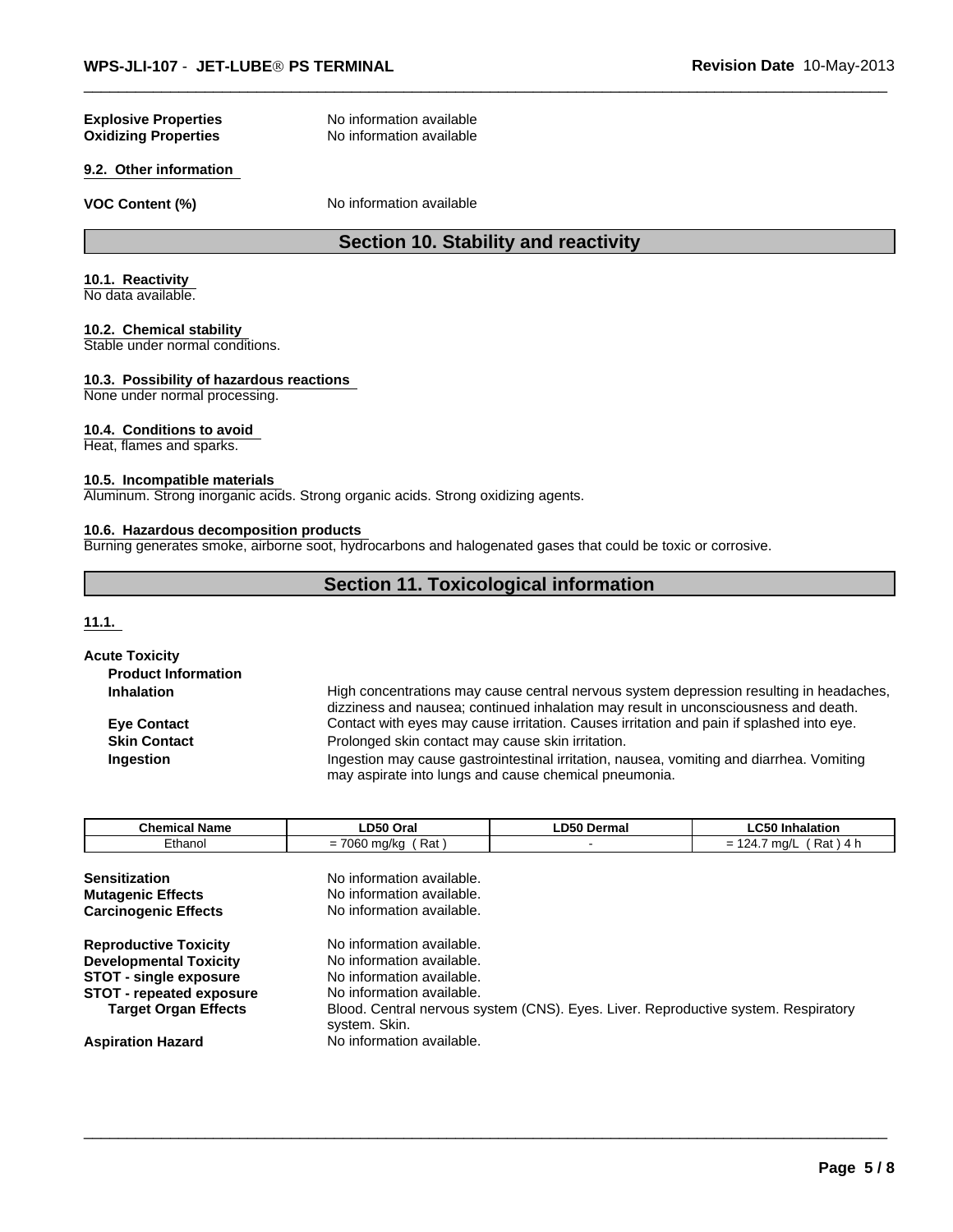## **Section 12. Ecological information**

#### **12.1. Toxicity**

#### **Ecotoxicity Effects**

Harmful to aquatic organisms, may cause long-term adverse effects in the aquatic environment.

| <b>Chemical Name</b> | <b>Toxicity to Algae</b> | <b>Toxicity to Fish</b>                                                                                                                                              | <b>Toxicity to</b><br><b>Microorganisms</b>                                       | Daphnia Magna (Water<br>Flea)                                                                                                                     |
|----------------------|--------------------------|----------------------------------------------------------------------------------------------------------------------------------------------------------------------|-----------------------------------------------------------------------------------|---------------------------------------------------------------------------------------------------------------------------------------------------|
| Ethanol              |                          | static (Oncorhynchus<br>mykiss) LC50 96 h: $> 100$<br>mg/L static (Pimephales<br>promelas) LC50 96 h:<br>13400 - 15100 mg/L<br>flow-through (Pimephales<br>promelas) | LC50 96 h: 12.0 - 16.0 mL/L EC50 = 34634 mg/L 30 min<br>$EC50 = 35470$ mg/L 5 min | LC50 48 h: 9268 - 14221<br>mg/L (Daphnia magna)<br>EC50 24 h: = 10800 mg/L<br>(Daphnia magna) EC50 48<br>$h: = 2$ mg/L Static (Daphnia)<br>magna) |

#### **12.2. Persistence and degradability**

No information available.

#### **12.3. Bioaccumulative potential.**

#### No information available.

| .<br>$\mathbf{A}$<br>Name<br>առա | LOC<br>Pow<br>- -        |
|----------------------------------|--------------------------|
| thann<br>.umanoi                 | $\sim$ 0.0<br>--<br>v.oz |

#### **12.4. Mobility in soil**

Adsorbs on soil.

#### **12.5. Results of PBT and vPvB assessment**

No information available.

#### **12.6. Other adverse effects**

This product does not contain any known or suspected endocrine disruptors.

## **Section 13. Disposal considerations**

#### **13.1. Waste treatment methods**

| Waste from Residues / Unused<br><b>Products</b> | Do not incinerate. Dispose of in accordance with all European and Local regulations.              |
|-------------------------------------------------|---------------------------------------------------------------------------------------------------|
| <b>Contaminated Packaging</b>                   | Empty containers should be taken to an approved waste handling site for recycling or<br>disposal. |

## **Section 14. Transport information**

\_\_\_\_\_\_\_\_\_\_\_\_\_\_\_\_\_\_\_\_\_\_\_\_\_\_\_\_\_\_\_\_\_\_\_\_\_\_\_\_\_\_\_\_\_\_\_\_\_\_\_\_\_\_\_\_\_\_\_\_\_\_\_\_\_\_\_\_\_\_\_\_\_\_\_\_\_\_\_\_\_\_\_\_\_\_\_\_\_\_\_\_\_

## **IMDG/IMO**

| 14.1. UN-Number            | UN1950   |
|----------------------------|----------|
| 14.2. Proper Shipping Name | Aerosols |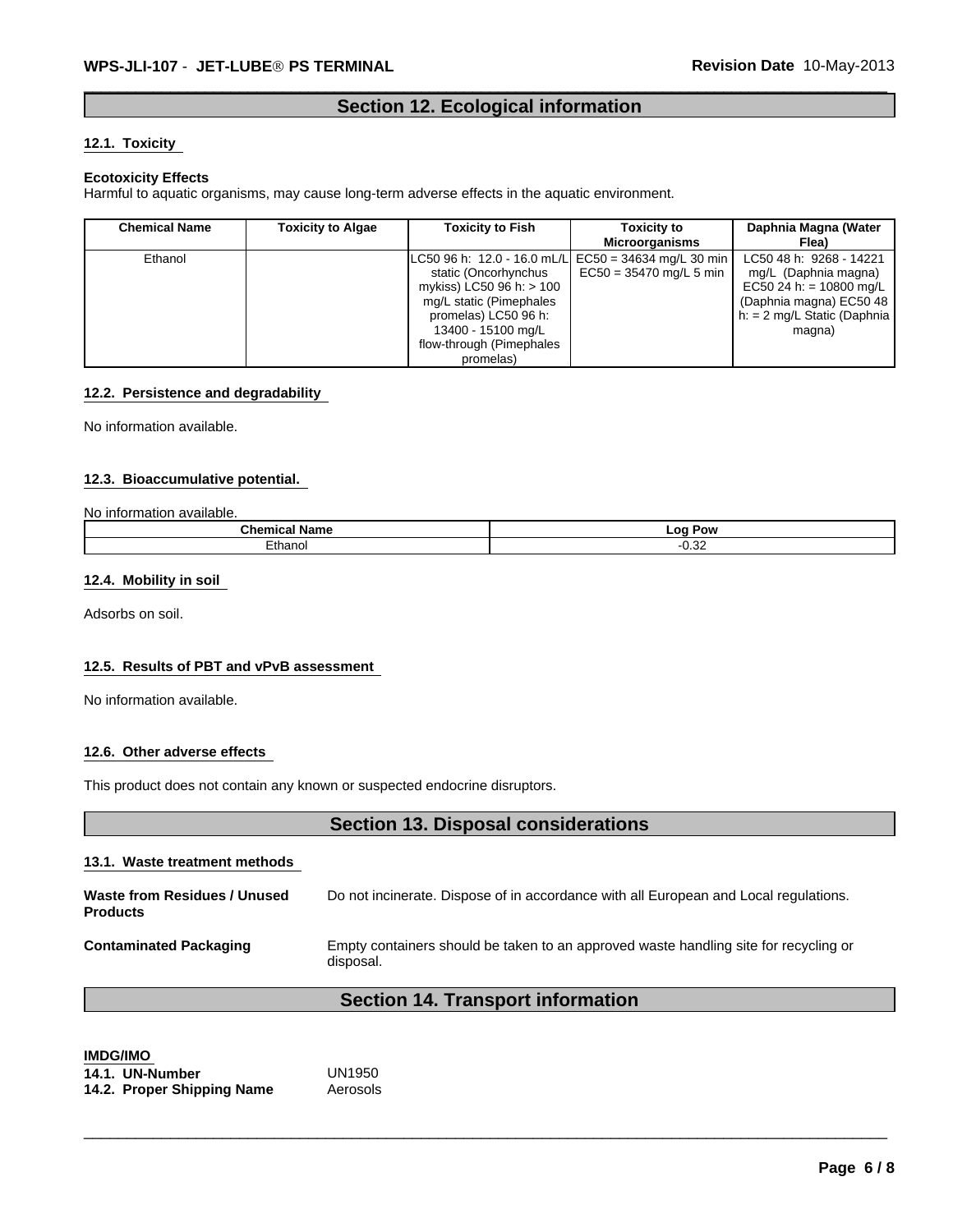| 14.3. Hazard Class<br><b>Subsidiary Class</b><br>14.4. Packing Group<br><b>Description</b><br>14.5. Marine Pollutant<br>14.6. Special Provisions<br>EmS No.<br>14.7. Transport in bulk according<br>to Annex II of MARPOL 73/78 and<br>the IBC Code<br><b>RID</b>                 | 2<br>See SP63<br>Not regulated.<br>UN1950, Aerosols, 2.2 (See SP63)<br>None.<br>None.<br>$F-D$ , S-U<br>No information available. |
|-----------------------------------------------------------------------------------------------------------------------------------------------------------------------------------------------------------------------------------------------------------------------------------|-----------------------------------------------------------------------------------------------------------------------------------|
| 14.1. UN-Number<br>14.2. Proper Shipping Name<br>14.3. Hazard Class<br>14.4. Packing Group<br><b>Description</b><br>14.5. Environmental hazard<br>14.6. Special Provisions<br><b>Classification Code</b>                                                                          | <b>UN1950</b><br>Aerosols<br>2<br>Not regulated.<br>UN1950, Aerosols, 2.2<br>None.<br>None.<br>5Α                                 |
| <b>ADR</b><br>14.1. UN-Number<br>14.2. Proper Shipping Name<br>14.3. Hazard Class<br><b>ADR/RID-Labels</b><br>14.4. Packing Group<br><b>Description</b><br>14.5. Environmental hazard<br>14.6. Special Provisions<br><b>Classification Code</b><br><b>Tunnel Restriction Code</b> | <b>UN1950</b><br>Aerosols<br>$\overline{2}$<br>2.2<br>Not regulated.<br>UN1950, Aerosols, 2.2, (E)<br>None.<br>None.<br>5Α<br>(E) |
| <b>ICAO</b><br>14.1. UN-Number<br>14.2. Proper shipping name<br>14.3. Hazard Class<br>14.4. Packing Group<br><b>Description</b><br>14.5. Environmental hazard<br>14.6. Special Provisions                                                                                         | <b>UN1950</b><br>Aerosols<br>2.2<br>Not regulated.<br>UN1950, Aerosols, 2.2<br>None.<br>None.                                     |
| <b>IATA</b><br>14.1. UN-Number<br>14.2. Proper Shipping Name<br>14.3. Hazard Class<br>14.4. Packing Group<br><b>Description</b><br>14.5. Environmental hazard<br>14.6. Special Provisions<br><b>ERG Code</b>                                                                      | UN1950<br>Aerosols, non-flammable<br>2.2<br>Not regulated.<br>UN1950, Aerosols, non-flammable, 2.2<br>None.<br>None.<br>2L        |

## **Section 15. Regulatory information**

\_\_\_\_\_\_\_\_\_\_\_\_\_\_\_\_\_\_\_\_\_\_\_\_\_\_\_\_\_\_\_\_\_\_\_\_\_\_\_\_\_\_\_\_\_\_\_\_\_\_\_\_\_\_\_\_\_\_\_\_\_\_\_\_\_\_\_\_\_\_\_\_\_\_\_\_\_\_\_\_\_\_\_\_\_\_\_\_\_\_\_\_\_

## **15.1. Safety, health and environmental regulations/legislation specific for the substance or mixture**

#### **International Inventories**